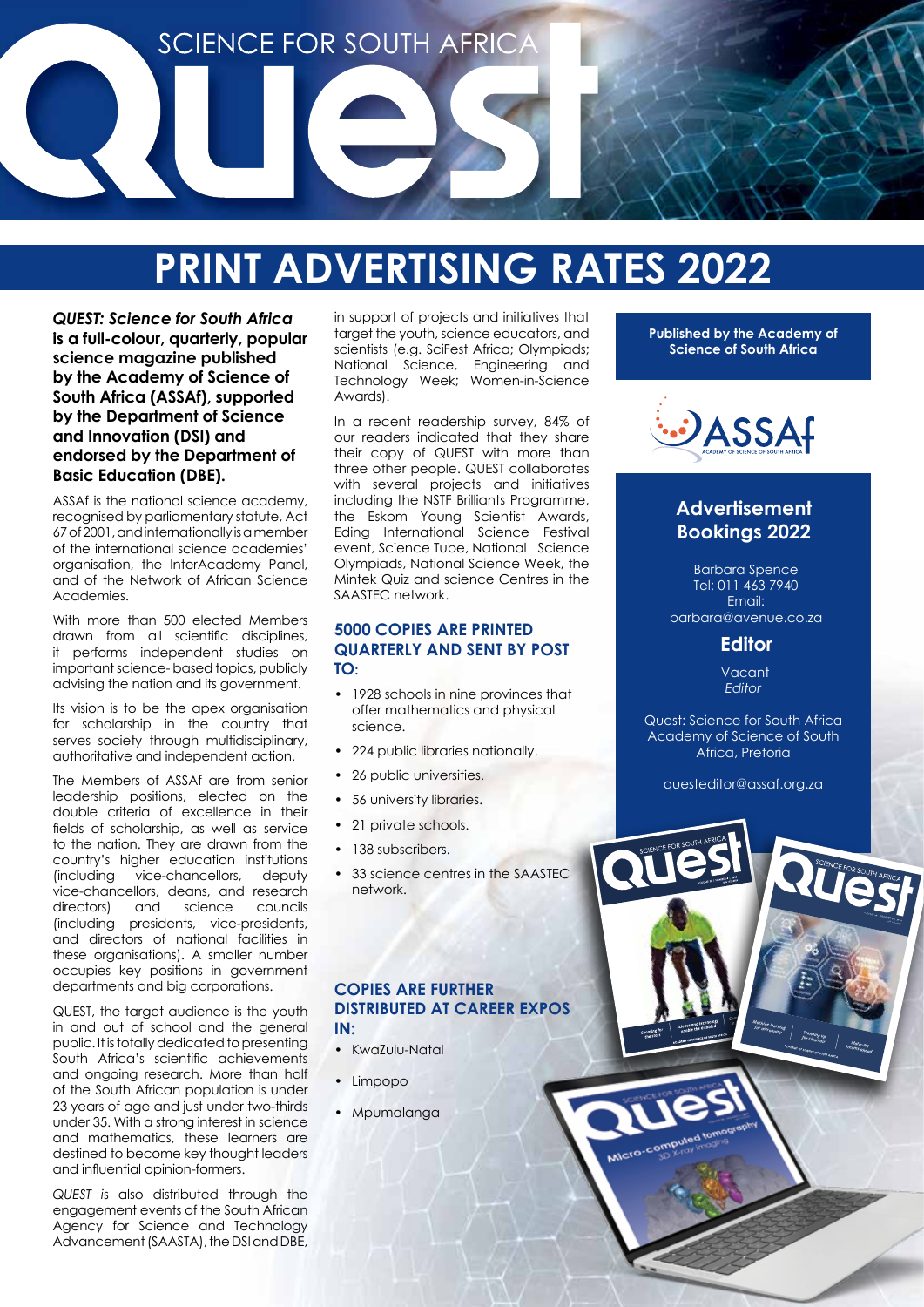### **The magazine is also accessible electronically** on www.questonline.org.za

Data below for the period 1 January 2021 to 31 January 2022



#### **Sessions by country 2021-22**

#### **AD SIZE DIMENSIONS MM**

|  | Ad size                    | Dimension in mm |
|--|----------------------------|-----------------|
|  |                            | Trim 420 x 297  |
|  | <b>DPS</b>                 | Type 400 x 277  |
|  |                            | Bleed 430 x 307 |
|  |                            | Trim 210 x 297  |
|  | Full page                  | Type 190 x 277  |
|  |                            | Bleed 220 x 307 |
|  | Half page<br>horizontal    | Trim 210 x 148  |
|  |                            | Type 190 x 128  |
|  |                            | Bleed 220 x 158 |
|  | Half page<br>vertical      | Trim 105 x 297  |
|  |                            | Type 85 x 277   |
|  |                            | Bleed 115 x 307 |
|  | Third page<br>horizontal   | Trim 210 x 99   |
|  |                            | Type 190 x 79   |
|  |                            | Bleed 220 x 109 |
|  | Third page<br>vertical     | Trim 70 x 297   |
|  |                            | Type 50 x 277   |
|  |                            | Bleed 80 x 307  |
|  |                            | Trim 210 x 74   |
|  | Quarter page<br>horizontal | Type 190 x 54   |
|  |                            | Bleed 220 x 84  |
|  | Quarter page<br>vertical   | Trim 105 x 148  |
|  |                            | Type 85 x 128   |
|  |                            | Bleed 115 x 158 |

#### **Please note the following**

- Material should be supplied in a pressoptimised PDF format colours converted to CMYK. Material should be made up in bureau software (e.g. Quark, InDesign, Freehand, Illustrator) before converting to PDF. Note that material made up in MS Word and PowerPoint before converting to PDF cannot be accepted as it results in poor printing. Bleed should be added equally on all sides of the artwork.
- Liaise with the QUEST Advertising Office rather than submitting incorrect material.
- Material must be accompanied by a correct colour proof. Please note that no responsibility can be taken for incorrect colours, text, font, etc., if no proof was supplied against which to check.



- All advertising material is retained until after publication.
- Any typesetting, design, or layout work required will be for the advertiser's account. (Where such work is required, pictures must be supplied as jpeg and text in MS Word.)
- Invoices are issued by ASSAf. Advertising payments are made to: Academy of Science of South Africa, Standard Bank Hatfield), A/c no: 07 149 4227, Branch code: 011545

#### **RATE CARD**

| <b>Advert Size</b> | <b>Casual placement</b><br>(per placement<br>excl. VAT) | 2-4 Placements<br>(per placement<br>excl. VAT) |
|--------------------|---------------------------------------------------------|------------------------------------------------|
| Double page spread | R <sub>27</sub> 036                                     | R24 330                                        |
| Outside back cover | R <sub>19</sub> 081                                     | R <sub>17</sub> 174                            |
| Inside front cover | R <sub>17</sub> 493                                     | R <sub>15</sub> 743                            |
| Full page          | R <sub>15</sub> 107                                     | R13597                                         |
| Half page          | R 9 541                                                 | R8 587                                         |
| Third page         | R7 597                                                  | R6 795                                         |
| Quarter page       | R <sub>5</sub> 679                                      | R <sub>5</sub> 363                             |
| Loose inserts      | R <sub>11</sub> 926                                     |                                                |
|                    |                                                         |                                                |

*QUEST* is committed to working with advertisers to ensure viable response from your exposure. To this end, we are happy to consider different advertising options such as teaser campaigns, ads in the middle of a page, centerspreads, bellybands, false covers, attachments onto ad pages and other ideas. Please contact us to review the possibilities.

ASSAf is not registered for VAT. If the advertisement is intended to go to the edge of the page, text and images (those that do not bleed off the page) must fit into the type area, and the artwork must be extended an additional 5mm (bleed) beyond the trim size to ensure that, when the page is trimmed, the text is not cut off and the artwork in fact does go to the edge of the page.

If the advertiser does not want the advertisement to run up to the edge of the page, the entire advertisement must fit into the type area.

#### **MATERIAL**

**Booking deadline:** Six weeks before the issue goes to print, as per booking contract

**Material deadline:** Four weeks before the issue goes to print, as per booking contract

**Frequency: Quarterly**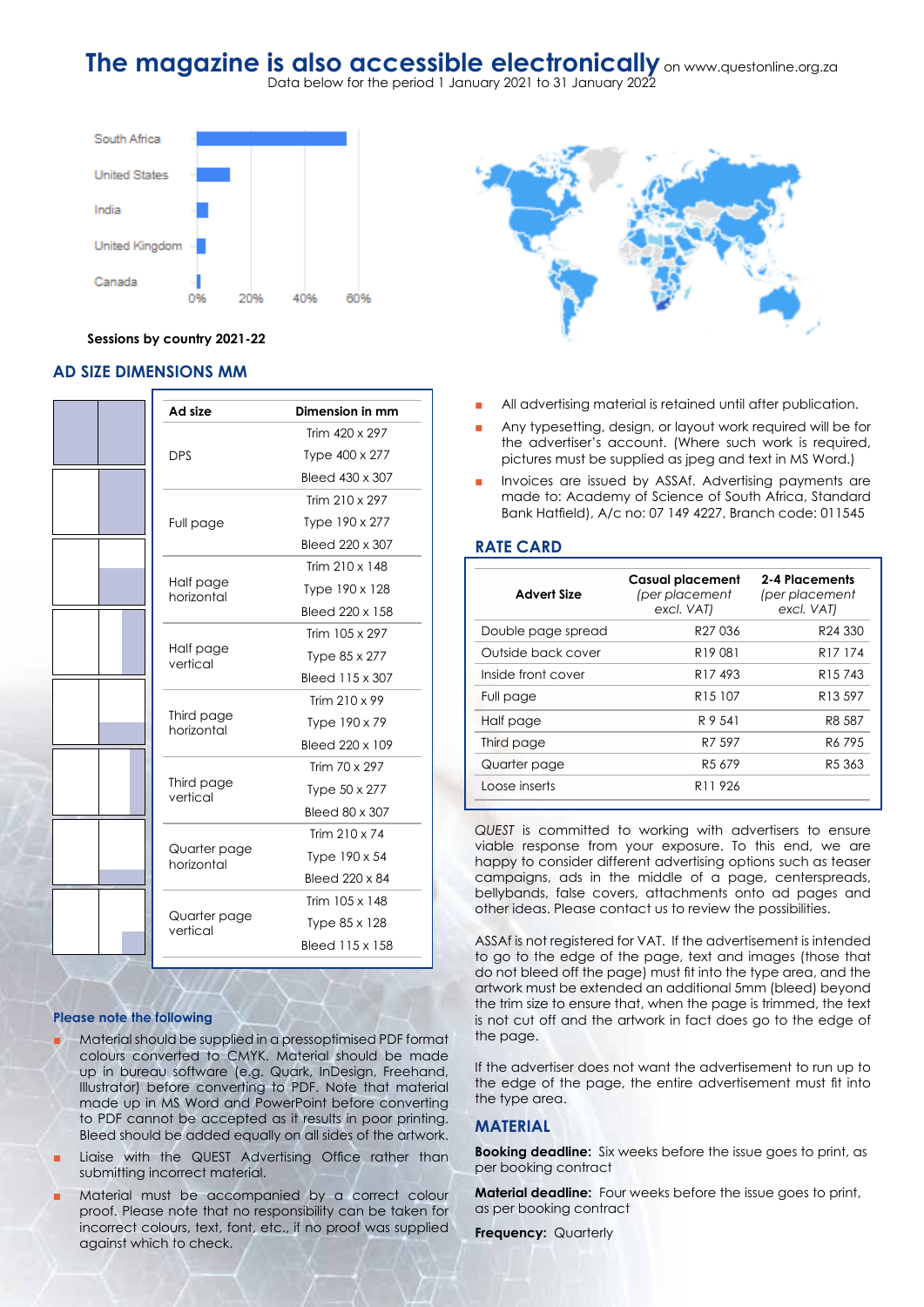

# **WEB ADVERTISING RATES 2022**

## **About Us**

### Popular science for all!

Published by the Academy of Science of South Africa. Aimed at the youth and the general public who have an interest in the sciences. It aims to present the country's (South Africa's) foremost scientific work in an accessible form and can be used to support curricula work at various levels and institutions



# **Visit Quest online!**

# **<https://questonline.org.za/>**

The website provides access to the following:

- News snippets and activities for all to engage in;
- Eveything you need to know about how the journal is managed;
- Full open access (for free) to all current and re trospective issues and articles;
- Resources in support of the school cu rriculum;
- Calendar listing all science events;
- A mailing list keeping contact and sharing science related messages, reaching 2 000+ subscribers, at the click of a button;
- And many more!

## **Distribution**

### Trusted science for all!

Highly visible and accessible through Google. The site map for the website has been registered with Google. The QUEST mailing list is further used to communicate and highlight important information. An email reaches all 1 500+ (and growing) subscribers once a month, with hyperlinks to the website.



# **Let's get together and create chemistry!**